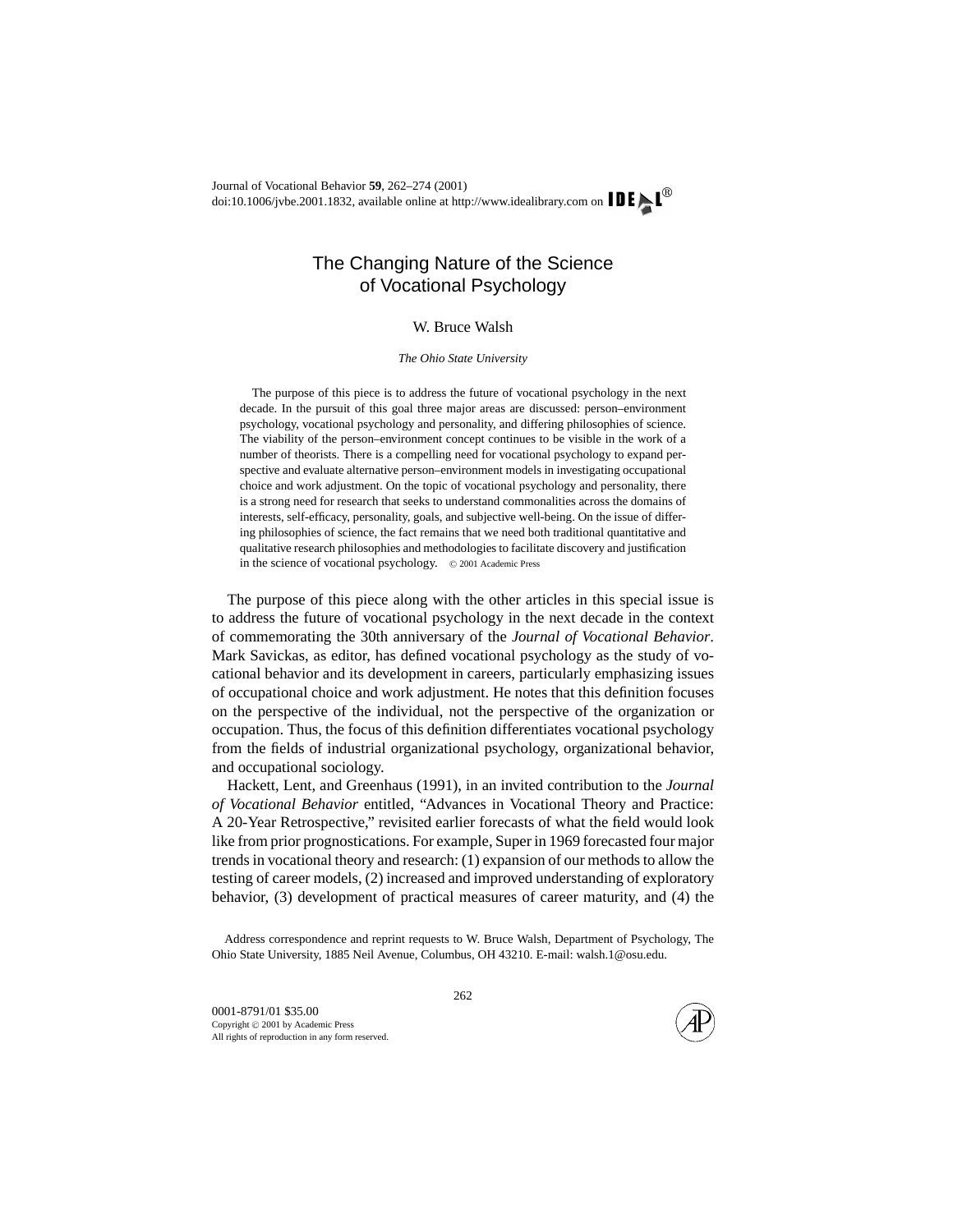refinement of self-concept theory. Osipow (1969) expanded this list by envisioning increased sophistication of vocational measures and methods. And Holland (1969) expressed the need for the proliferation of useful research with practical results.

In the same year, Betz (1991), in an invited contribution to *Journal of Vocational Behavior* entitled, "Twenty Years of Vocational Research: Looking Back and Ahead," noted that despite the progress made in the past 20 years, we also seem to repeat our mistakes. In this context, Betz made a number of recommendations based on the six topical reviews in 1991 covering advances in vocational theory and practice (Hackett, Lent, & Greenhaus, 1991); demographic trends in vocational behavior (London & Greller, 1991); career development interventions in organizations (Russell, 1991); advances in the measurement of career development constructs (Chartrand & Camp, 1991); job satisfaction, work commitment, and the relations of the work and nonwork domains (Loscocco & Roschelle, 1991); and milestones in vocational behavior from a counseling psychology perspective (Borgen, 1991). Although these recommendations were made 10 years ago they continue to be relevant today. The recommendations are briefly noted below.

First, the point that more of our research should be theory driven was made by Hackett et al. (1991) and Loscocco and Roschelle (1991). Second, we need to avoid research which reinvents the wheel or for the most part duplicates work published previously in a journal we had not reviewed (Russell, 1991; Loscocco & Roschelle, 1991). Third, we need to do more work which serves to integrate concepts and ideas rather than develop new concepts which are similar to existing concepts, but with different names (Chartrand & Camp, 1991; Hackett et al., 1991). Fourth, Chartrand and Camp (1991) and Hackett et al. (1991) emphasized the need to pay more attention to the establishment of the psychometric quality of the measures used in our research. And fifth, Russell (1991) cited the need for more attention to evaluating the effectiveness and utility of career development interventions in organizations. Finally, with the advantage of hindsight, two recommendations that were not made that probably would have been made in 1991 are the need for more research focusing on minority and underserved populations and the need for more research directed to discrimination (race, sex, disability, age, national origin, and religion) in the workplace.

The primary goal in this piece in looking to the future of vocational psychology is to expand and integrate concepts and ideas drawing on existing rich theories and concepts. In the pursuit of this goal the focus is on three areas: (1) person– environment psychology; (2) vocational psychology, personality, and other domains; and (3) differing philosophies of science. As noted by Tinsley (2000) the person–environment fit model is the prevailing career choice model and Holland's RIASEC theory (1997) is the most universally applied in the person–environment context. The viability of the person environment concept continues to be visible in the work of a number of other theorists. There is, in my opinion, a compelling need for vocational psychology to expand perspective and evaluate alternative person– environment models in investigating occupational choice and work adjustment. On the topic of vocational psychology and personality, there is a strong need for research that seeks to understand commonalities across the domains of interests,